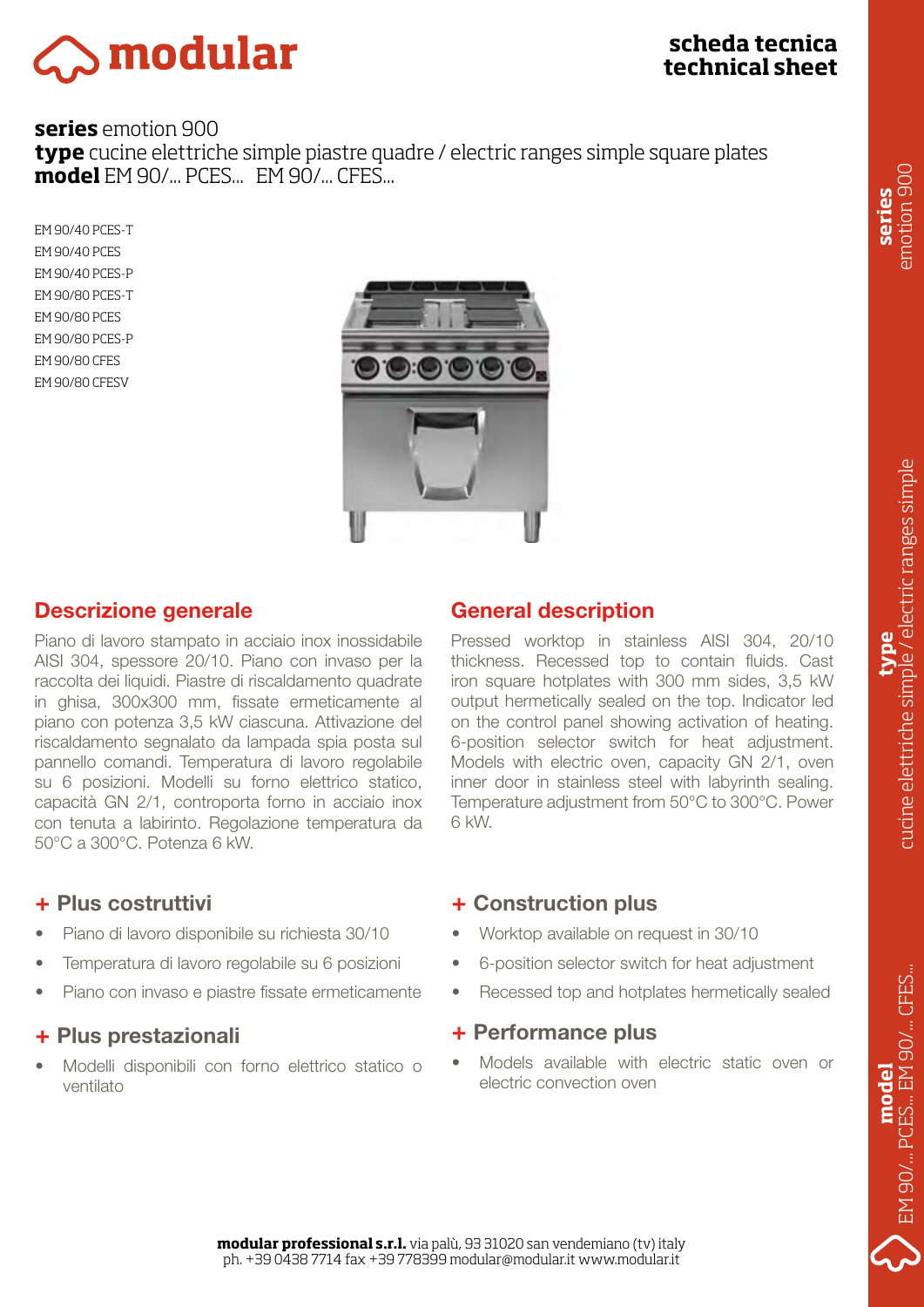# $\gtrsim$  modular

**series** emotion 900

**type** cucine elettriche simple piastre quadre / electric ranges simple square plates **model** EM 90/... PCES... EM 90/... CFES...

#### **dati tecnici technical data**

|                        | dimensioni<br>dimensions | nr. piastre<br>no. square plates no. | potenza piastra<br>burners power | potenza forno elettrico<br>electric oven power | potenza elettrica tot.<br>tot. electric power |
|------------------------|--------------------------|--------------------------------------|----------------------------------|------------------------------------------------|-----------------------------------------------|
|                        | cm LxWxH                 |                                      | kW                               | kW                                             | kW                                            |
| <b>EM 90/40 PCES-T</b> | 40x90x25                 | $\mathbf{2}$                         | 2x3,5 kW                         |                                                | 7 KW<br>380-415V 3N 50-60HZ                   |
| <b>EM 90/40 PCES</b>   | 40x90x87                 | $\overline{2}$                       | 2x3,5 kW                         |                                                | 7 KW<br>380-415V 3N 50-60HZ                   |
| <b>EM 90/40 PCES-P</b> | 40x90x87                 | $\mathbf{2}$                         | 2x3,5 kW                         |                                                | 7 KW<br>380-415V 3N 50-60HZ                   |
| <b>EM 90/80 PCES-T</b> | 80x90x25                 | $\overline{4}$                       | 4x3,5 kW                         |                                                | 14 KW<br>380-415V 3N 50-60HZ                  |
| <b>EM 90/80 PCES</b>   | 80x90x87                 | $\overline{4}$                       | 4x3,5 kW                         |                                                | 14 KW<br>380-415V 3N 50-60HZ                  |
| <b>EM 90/80 PCES-P</b> | 80x90x87                 | $\overline{4}$                       | 4x3,5 kW                         |                                                | 14 KW<br>380-415V 3N 50-60HZ                  |
| <b>EM 90/80 CFES</b>   | 80x90x87                 | $\overline{4}$                       | 4x3,5 kW                         | 6 kW                                           | 20 kW<br>380-415V 3N 50-60Hz                  |
| <b>EM 90/80 CFESV</b>  | 80x90x87                 | $\overline{4}$                       | 4x3,5 kW                         | 6 kW                                           | 20 kW<br>380-415V 3N 50-60Hz                  |

Per tutti i modelli eccetto -T: regolazione altezza 50 mm *For all models exept -T: height regulation 50 mm*

Per tutti i modelli potenza disponibile anche a 220-240V 3 50-60Hz *For all models power also available at 220-240V 3 50-60Hz power*

EM 90/... PCES... EM 90/... CFES...

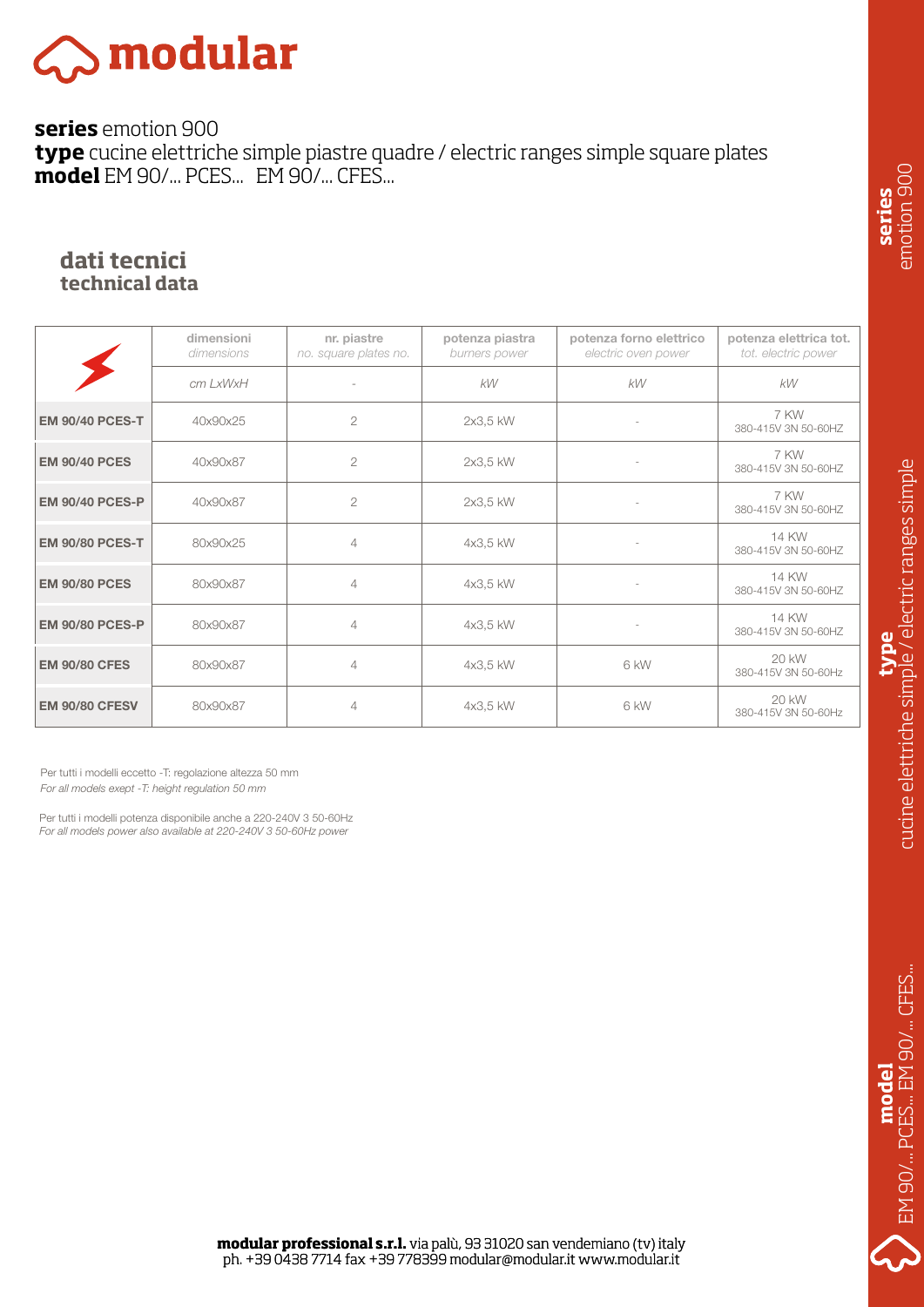

**series** emotion 900

**type** cucine elettriche simple piastre quadre / electric ranges simple square plates **model** EM 90/... PCES... EM 90/... CFES...

#### **schema d'installazione installation diagram**



emotion 900 emotion 900 **series**

EM 90/... PCES... EM 90/... CFES...EM 90/... PCES... EM 90/... CFES. **model**

**modular professional s.r.l.** via palù, 93 31020 san vendemiano (tv) italy ph. +39 0438 7714 fax +39 778399 modular@modular.it www.modular.it